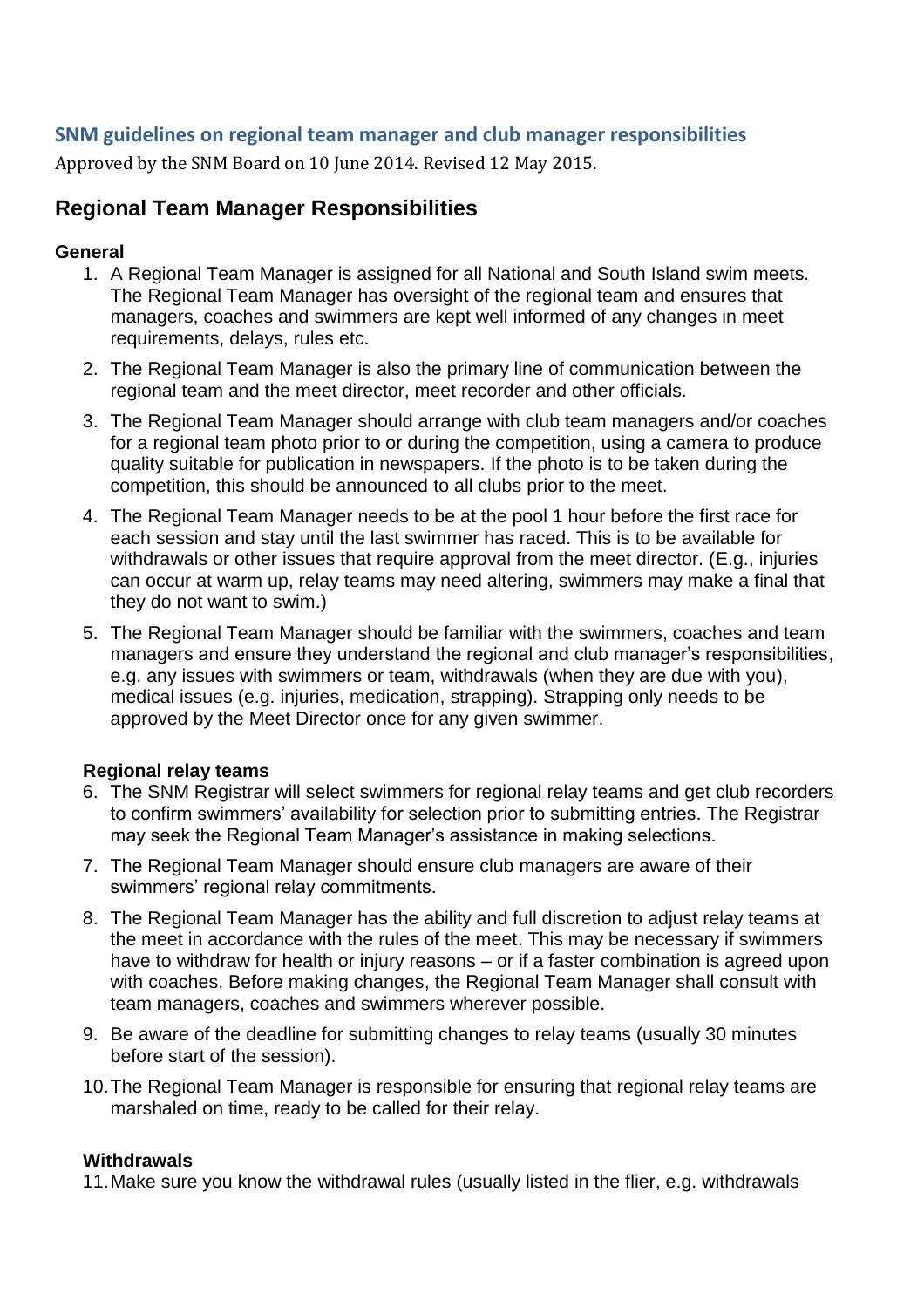must be in before the end of the previous session; money back only with med cert). Withdrawals must be approved by coach and the form signed by the Regional Team Manager.

- 12.Don't let swimmers come directly to you for withdrawals. Send them to their coach and get them to complete the form that you then sign and hand in at the recorders table.
- 13.Go to the Meet Director if an exemption from a fine is sought. This can be \$20-\$50 if swimmers don't show for a final and a Withdrawal has not been submitted on time.

#### **Disqualifications**

- 14.The Regional Team Manager is responsible for collecting disqualification notices (DQs) and deciding whether to appeal DQs of SNM swimmers. DQs are often announced by event, heat number and lane and must be collected from the recorders table, and there is only 30 minutes from time of the notice to lodge an appeal.
- 15.While it is the primary responsibility of coaches and team managers to watch races for possible DQs, the Regional Team Manager should also watch races where possible so that, should a DQ be issued, there is more than one view of what actually occurred. For this reason, it is helpful if the Regional Team Manager is a qualified official.
- 16.If a coach or team manager considers that a DQ has been wrongly issued and wants to appeal, this must be discussed with the Regional Team Manager as s/he must lodge any appeal on behalf of clubs from our region.
- 17.Appeals must be accompanied by a \$50 bond, which is returned if the appeal is upheld but otherwise forfeit. The bond is the responsibility of a swimmer's club except for regional relays, in which case the region will cover the cost.
- 18.Some of the issues to watch for include DQs issued for the wrong lane and for swimmers not being present at marshalling when in fact they were present and not called.

#### **Programmes, notices etc**

- 19.At the beginning of each session, collect results from previous session, programmes for the new session and any notices. There should be enough programmes to cover coaches and managers in the team. Distribute one program to each assigned manager and coach from each club.
- 20.Marshalling: this is the club team manager responsibility but keep an oversight and tick off as you see swimmers go, especially if you have clubs that are new to bigger meets.
- 21.Make sure everyone is drinking regularly and eating appropriately.
- 22.Attend all meetings of Regional Team Managers, which are usually at the beginning of the session. Check the meet info sheet and listen for announcements during the meet. Report back to all NM clubs team managers.
- 23.Know when the medal ceremonies are. Check the finals sheets as they are posted to see who is getting medals. Again, this is a club team manager and swimmer responsibility, but the Regional Team Manager should help keep an eye on this.
- 24.If required, assist club managers to manage behaviour. Most swimmers are really good when away, but there are poolside rules to be followed.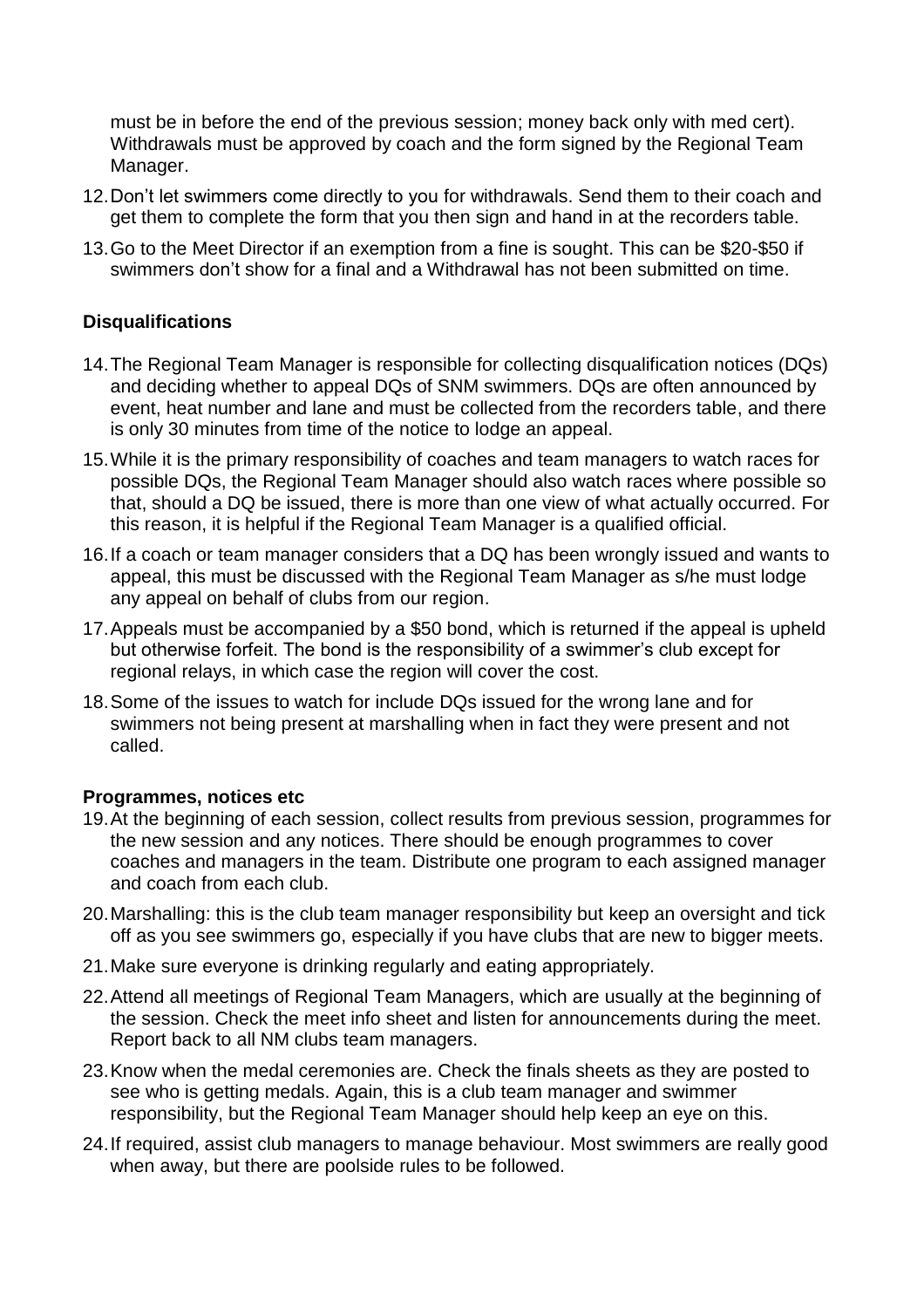25.If there are heats and finals, ensure all swimmers are aware of any finals they are in and follow the rules as set out in programme for any withdrawals (usually within 30 minutes of being posted, so need to keep an eye on this).

#### **Pastoral care of swimmers**

- 26.The Regional Team Manager is responsible for ensuring appropriate pastoral care is provided by the swimmers' parents – or in their absence by the club manager and coach. In the absence of all three, this responsibility lies with the Regional Team Manager.
- 27.It is imperative that all health and well-being issues are known prior to the swim meet and that issues that arise are handled sympathetically with care and understanding. Swimmers work incredibly hard to get to the swim meets, they have significant goals and can get very upset when injury or health and wellbeing issues interfere.

#### **Pastoral care of swimmers – regional vs club responsibilities**

- 28.Pastoral care of swimmers who are not accompanied by a parent or legal guardian rests, in the first instance, with the team manager for the swimmer's club.
- 29.If a swimmer attending a meet is not accompanied by a parent or legal guardian nor by a team manager or coach from their own club, the swimmer's parent shall arrange with a team manager from another club to act as team manager for their swimmer.
- 30.If an issue arises and neither a responsible parent nor team manager is available, the Regional Team Manager shall be responsible for pastoral care of the swimmer concerned until such time as a parent or the team manager can assume responsibility.
- 31.Pastoral care of swimmers shall follow the principle of "in loco parentis" those responsible for pastoral care have a duty of care to act as if the swimmer were their own child.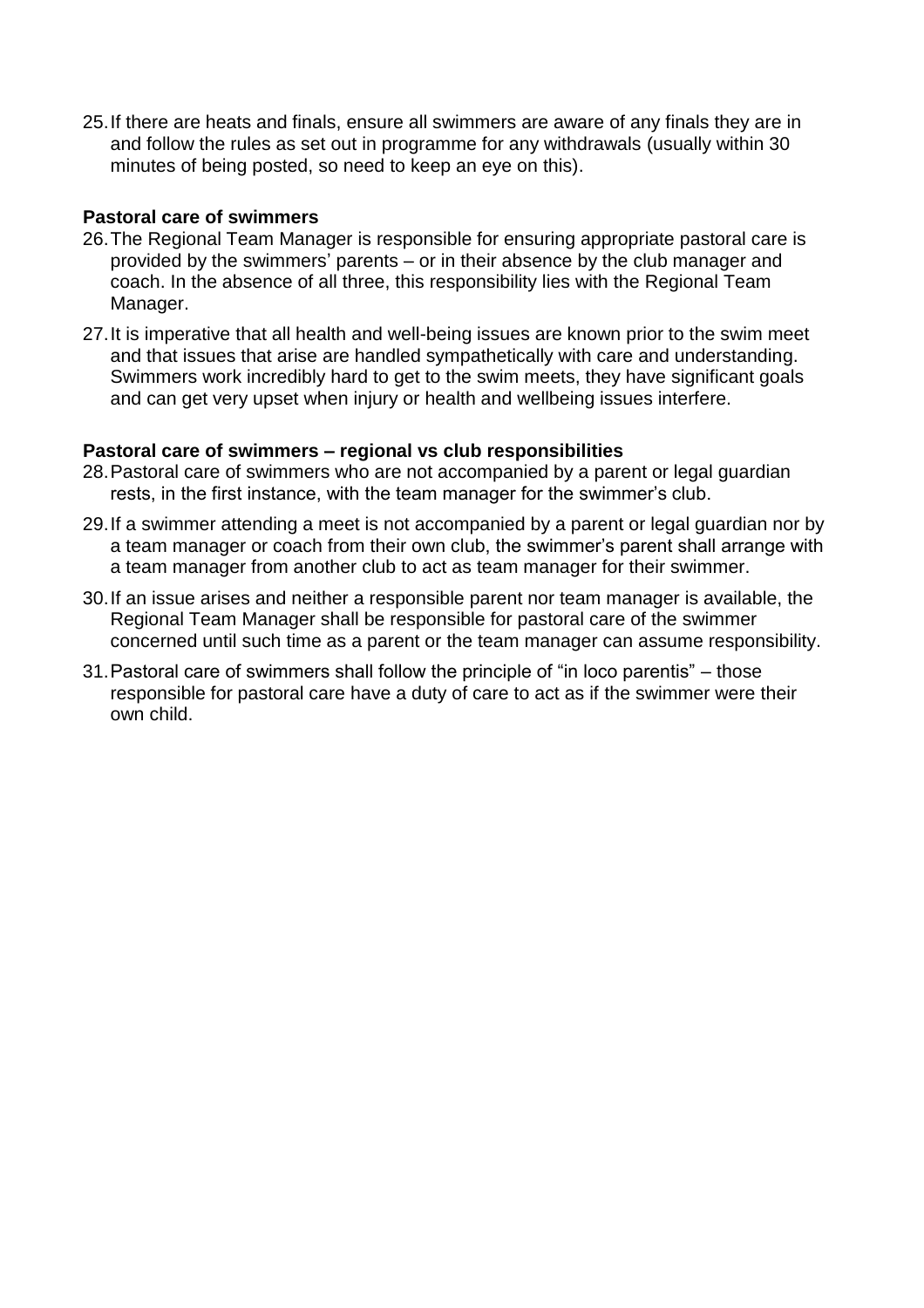# **Club Team Manager Responsibilities**

#### **Care of swimmers**

- 1. In the absence of a swimmer's parents or legal guardian, the club manager has the primary responsibility for pastoral care.
- 2. It is imperative that the club team manager is aware of all health and well-being issues prior to the swim meet and that issues that arise are handled sympathetically with care and understanding. Swimmers work incredibly hard to get to the swim meets; they have significant goals and can get very upset when injury or health and well-being issues interfere.
- 3. Ensure all swimmers are fed and watered before they arrive at the pool. A good breakfast is important. Swimmers should be ready for warm-up with cap and goggles and report to the coach on time.
- 4. Ensure all swimmers have water and something to eat during the session.
- 5. Ensure all have their team uniform. Have spare caps for breakages.
- 6. Be aware of any swimmer with a medical condition e.g. asthma. Ensure they have their meds with them.
- 7. Send any swimmer with strapping to regional team manager who will get it approved by the Meet Director
- 8. Pickup race packs from the recorders table and distribute entry passes to swimmers and officials.
- 9. Ensure swimmers stay warm.
- 10.Manage behaviour. Most swimmers are really good when away, but there are poolside rules to be followed.
- 11.Main thing is, check everyone is okay and enjoying themselves! Emotions can be very topsy turvy at a meet where swimmers have high expectations of themselves!
- 12.And enjoy yourself, too!

### **Marshalling, relays and medal ceremonies**

- 13.Mark session programme by highlighting all your club swimmers at beginning of each session. Count heats back (10 heats for 50m events and 5 heats during longer events) and mark the programme to indicate who is due to go to marshaling at that time. Swimmers may self-manage this process – however delays can occur (or events can run ahead of the programmed time) and it is the club manager's role to ensure the swimmers are aware of their time to marshal.
- 14.When swimmers are due for marshaling, make sure they have a drink and send them to see the coach before going to marshalling. On their return, they talk to the coach and then have a warm down and something to eat.
- 15.Organise relays well in advance. Swimmers need to be aware at the start of the swim meet what sessions they are required for Club AND Regional Relays. Swimmers and Coaches will already be aware of this as they will have approved the entry of the swimmers into the relays – however swimmers can forget and leave the premises, which can result in costly penalties.